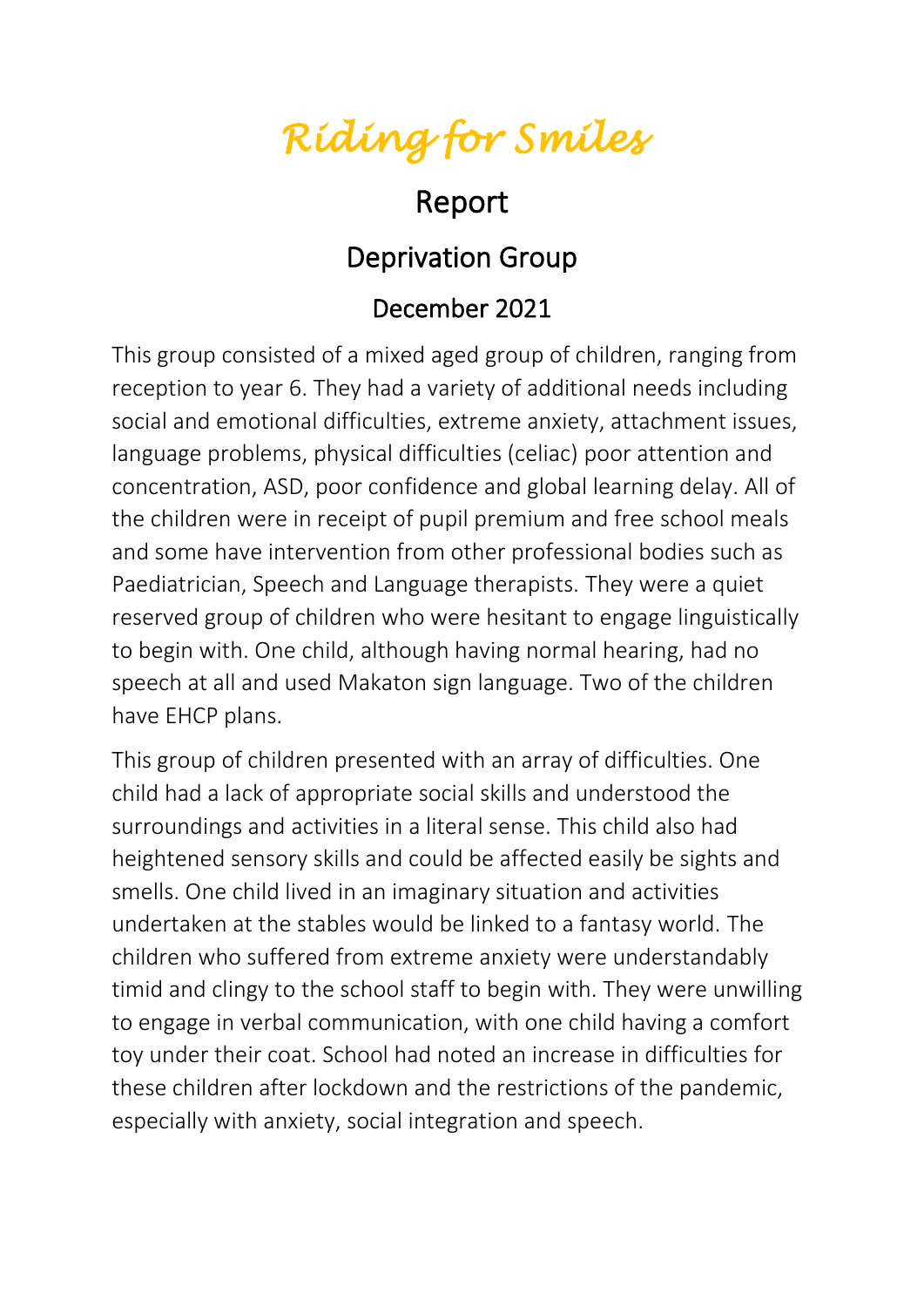This group arrived at the first session very quiet and nervous. None of the children had ridden or been near a horse previously and so the sessions provided a new experience. They listened well to rules, information and were able to follow instructions with adult support and encouragement. They all listened and looked intently as they were shown around the yard and taken to meet the small pony. All managed to go close enough to him to stroke him with adult persuasion and support. All children were able to follow instructions and mount the pony without fuss at the first session despite being very nervous. Two small children had side walkers but sat relaxed and confidently. All returned to the yard with big smiles and couldn't wait for the following week.

Throughout the 6 week period the group had a mix of treks, riding lessons and, in the penultimate week, a carriage ride. This group enjoyed all of the options equally. They all made good progress with the riding lessons and gained confidence very quickly. By the end of the 6 weeks most were able to perform a trot with their arms out rather than holding onto the saddle and could tell me how to make the pony walk, stop, trot and turn. Only 1 child needed to retain a side walker, though he was able to try trotting. This child had the same leader each week who was able to use some basic Makaton signing with him and enhance his understanding and communication. In week 3 one child was replaced by another who had ridden before. This child was able to perform the rising trot and was confident controlling the pony and around the horses.

The group took part in a variety of stable yard activities, including grooming and leading a pony, cleaning a stable, poo collecting around the yard, filling hay nets and water buckets and learning to name the body parts of the pony. The group worked well together, supporting each other in jobs and showing/telling each other how best to perform tasks. They especially enjoyed the poo collecting and wheeling the wheel barrow. They soon learned to share equipment,